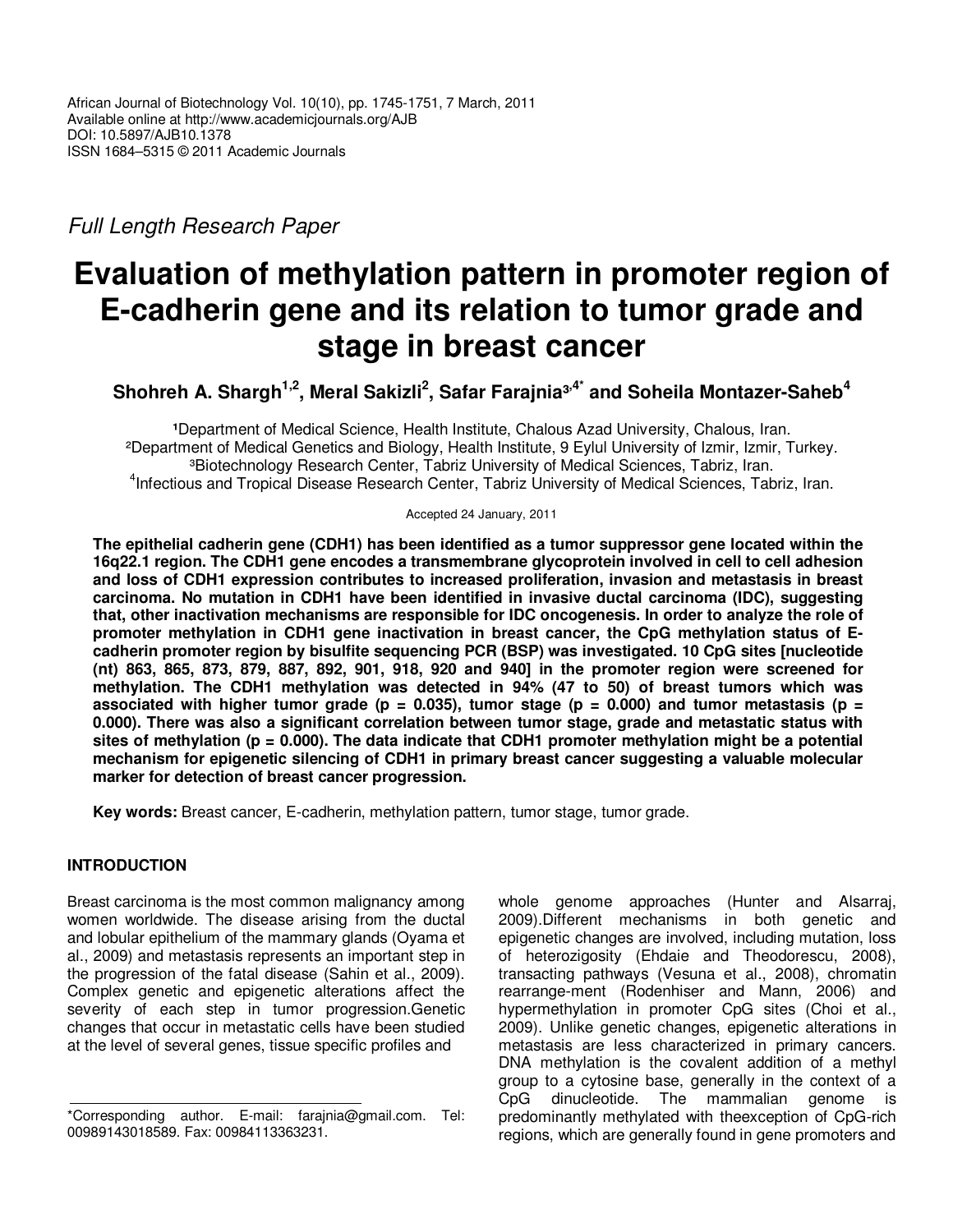are known as "CpG islands" (Esteller, 2005). These changes alter gene expression levels primarily through regulation of methylation state-dependent interactions with transcriptional activators or repressors (Conerly and Grady, 2010). The aberrant methylation of gene promoters observed in many cancers is believed to play a key role in the development of different cancers. It is also well understood that hyper-methylation of some regulatory sequences is more frequent than mutational change (Chan et al., 2008). This methylation can silence genes such as CDH1, which can promote enhanced invasiveness (Nakata et al., 2006). CDH1 is a gene localized in the chromosome 16q22.1, that is expressed from epithelial cells and involved in cell to cell interactions. This molecule contains two extra and intra membrane domains. The extra membrane domain interacts with other cells whereas, intra membrane domain participates in structural proteins like α-catenin and β-catenin (Berx and Roy, 2009). CDH1 displays a tumor/invasion suppressor functions and its expression level influences the cell shape, adhesion and biological interactions (Masciari et al., 2007). CDH1 dysfunction due to mutations has been reported in gastric and lobular breast carcinomas (Lascombe et al., 2006). Also, its down regulation due to allelic deletion has been seen in various types of tumors like hepato-cellular carcinomas (Xia et al., 2008) lobular and ductal breast carcinomas (Masciari et al., 2007). For most of the primary breast cancers and cell lines of the ductal histotype, no CDH1 mutations could be identified despite the fact that these tumors often show strikingly reduced CDH1 gene and protein expression (Berx and Roy, 2001). Possible mechanisms to explain this reduced expression include chromatin rearrangement, hypermethylation and alterations in trans-factor binding (Li et al., 2006). Hypermethylation of the CDH1 promoter and overlapping 5' CpG Island has been demonstrated to be correlated with the loss of CDH1 expression at the transcriptional level for various breast cancer cell lines and primary ductal breast cancers (Chao et al., 2010). However, the relation of CDH1 hypermethylation and grade and stage of tumors has not been well understood. In this study, the methyllation pattern of CDH1 promoter in breast cancer was investigated. The methylation status was classified in a qualitative manner as full, hemi and non-methylated in tumor and normal tissues. Quantitative analysis of methylation pattern of CpG sites and their relation with tumor's grade and stage were also investigated.

#### **MATERIALS AND METHODS**

#### **Patients and tissue specimens**

Samples of breast cancer were obtained from 50 women (mean age of  $48.2 \pm 10.55$  years) who had undergone surgery at the Imam

Reza hospital in Tabriz university of Medical Sciences. The samples obtained during surgery were according to the institutional guidelines. Normal breast tissues ( $n = 50$ ) were also taken from the same patients and breasts that underwent partial or total mastectomy, 3 cm away from the site at which the tumor was sampled.

Staging was performed according to AJCC-02 TNM staging system and grading was carried out according to WHO international protocol by surgeon as GI, GII and GIII.

#### **DNA isolation**

DNA was extracted from 25 mg frozen breast tissues at -80°C of 50 tumoral and 50 normal samples using a SDS-proteinase K and phenol-chloroform method as previously described (Pourabbas et al., 2009). 10 CpG sites from the promoter region located at -836 to -962 upstream to transcription start site were analyzed for methylation pattern as described earlier (Ribeiro-Filho et al., 2002).

#### **Bisulfite conversion and BSP analysis**

To amplify the interested region of the promoter, DNA was treated with sodium bisulfite as described earlier (Frommer et al., 1992) with some modifications. Briefly, 1 µg of DNA was denatured using NaOH and treated with sodium bisulfie for 8 h in 55°C. Bisulfite treated DNA was amplified with specific primer pairs (forward: 5'- TTTAGTAATTTTAGGTTAGA GGGTT-3', nt -836 to -861) and (reverse: 5'-CTAATTAACTAAAAATTCACCTACC-3', nt -940 to - 965). 2 µl of treated DNA were entered into a 25 µl polymerase chain reaction (PCR) mixture containing 0.4 µM forward and reverse primers each;  $1 \times$  Taq buffer, 0.2 mM four deoxynucleotide triphosphate and 1.2 U Taq polymerase (Fermentas, Letonia). PCR was carried out with the program as followed: a 5 min cycle in 95°C followed by 30 cycles of 30 s in 94°C, 30 s in 54°C, 30 s in 72°C and a final extension cycle of 5 min in 72°C. The untreated breast tissue genomic DNA was used as negative control and universal methylated DNA (invitrogen) sample as ready to use commercial control that underwent bisulfie treatment, was used as positive control. PCR products then, were purified using PCR product purification kit and checked by electrophoreses on 5% polyacrylamide gel. The resulting products were sequenced on an ABI automated sequencer with big dye terminator (Perkin-Elmer, CA).

#### **Classification and quantification of methylation levels**

Determination of methylated CpG sites was performed by comparing the C versus T nucleotide peaks in bisulfite treated tumor samples in each 10 specified CpG sites that remained as C and was converted to T in bisulfite treated normal samples. Methylation was considered 100% if all 10 CpG sites were methylated. Methylation levels less than 10 CpG sites were classified as partial methylation and absence of methylation was considered unmethylated.

#### **Statistical analysis**

The percentage of methylation was calculated by chi-square test and significance difference between cancer and normal samples, also, cancer grade and stage with methylated CpG sites was analysed by using spearman regression test.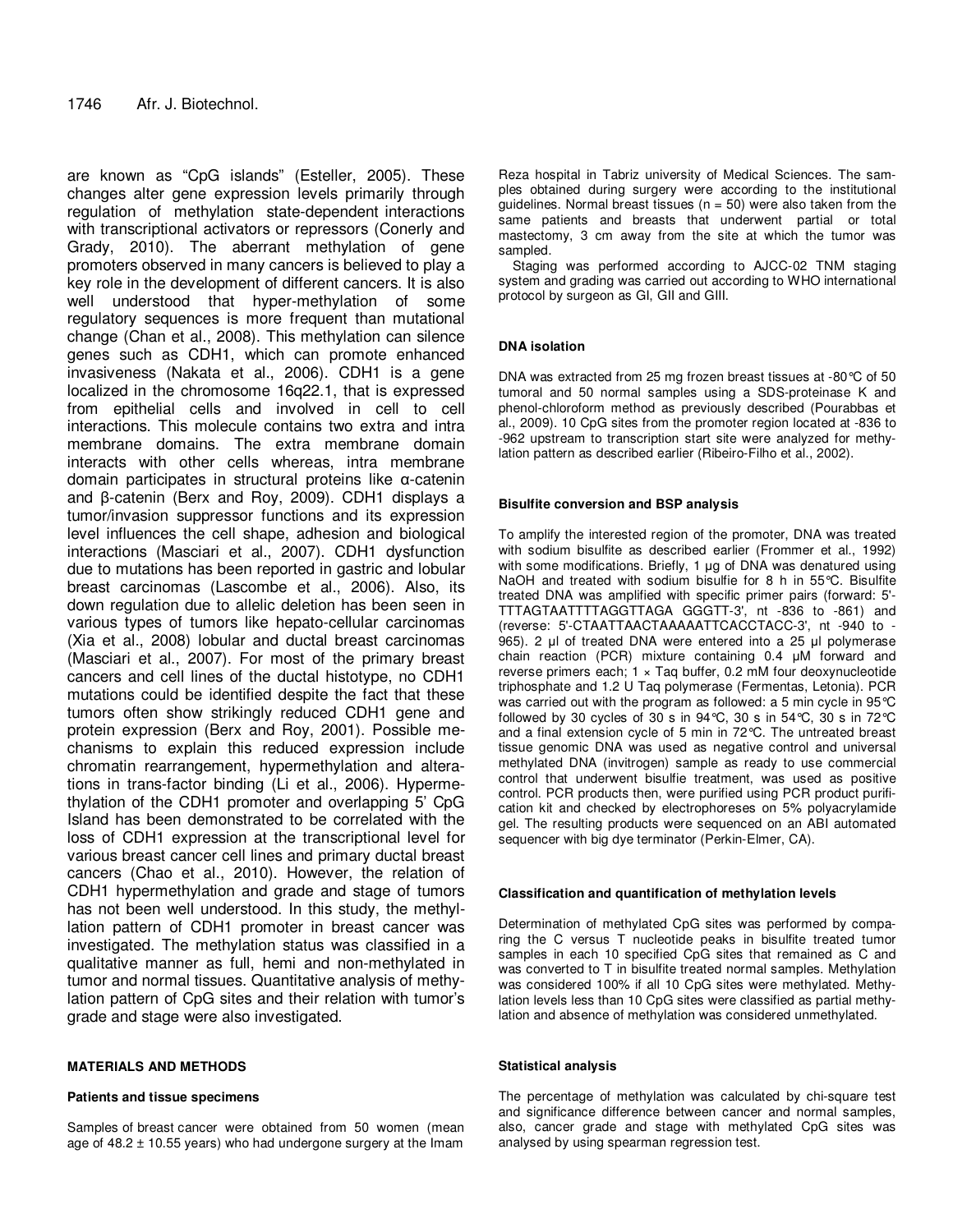

**Figure 1.** Comparison of methylation pattern of CDH1 promoter region in breast cancer and its adjacent normal tissues.

## **RESULTS**

## **Methylation status in tumor and normal samples**

Among breast cancer samples, 44% (22 of 50) were completely methylated, 50% (25 of 50) were partially methylated and 6% (3 of 50) were unmethylated. The overall hypermethylation rate in breast cancer tissues was 94% (47 of 50). On the other hand, the majority of the normal samples that is 76% (38 of 50) were unmethylated. There were significant differences between tumor and normal samples in the methylated CpG sites (methylation pattern)  $(p = 0.000)$  (Figure 1).

## **Methylation of the CDH1 promoter and its relation to grade of tumor**

Of 45 tumor samples 10 were classified as grade 1 (well differentiated), 30 grade 2 (moderately differentiated) and 5 grade 3 (poorly differentiated). 5 samples had unknown grade and were excluded from the calculations. Analysis for methylation showed that among 10 grade 1 tumors, 2 (20.0%) were fully methylated and 8 (80.0%) were partially methylated. Among 30 grade 2 tumors, 12 (40.0%) were fully methylated, 15 (50%) partially methyllated and 3(10.0%) were non-methylated. Finally, of 5 grade 3 tumors, 4 (80.0%) were full methylated and 1 (20.0%) partially methylated. Statistical analysis showed a significant direct relationship between full-methylation and grade of tumor samples ( $p < 0.022$  for partial and  $p <$ 

0.035 for full methylation) (Figure 2).

## **Methylation pattern of the CDH1 promoter CpG sites and its relation to grade of tumor**

The spearman regression test analysis showed the highest significant relationship between grade of tumor and methylation at 887 nt ( $p = 0.007$ ). There were also an association (statistically non-significant) between methyl-lation at 920, 879 and 865 nts with grade of tumors ( $p = 0.022$ , 0.035 and 0.031, respectively) (PV was set in 0.05 level, 2 tailed) (Table 1 and Figure 3).

## **Methylation of the CDH1 gene and its relation to tumors' stage**

Among the 7 different stages that have been reported in different studies, in this study, only 3 stages were found in tumor samples including stages 1, 2 and 3a. There were 3 samples in stage 1, 29 in stage 2 and 13 in stage 3a. Of the 3 stage 1 tumor sample, all (100%) were partially methylated, of 33 stage 2 tumors, 8 (24.2%) were full methylated, 22 (66.7%) partial and 3(9.1%) were not methylated. Finally, of the 14 stage 3a tumors, 14 (100%) were full methylated. There was a significant correlation between tumors' stage and methylation status ( $p = 0.000$ , in full and partial methylation), which indicated the presence of a meaningful direct relation between stage of tumor and full methylation (Figure 4).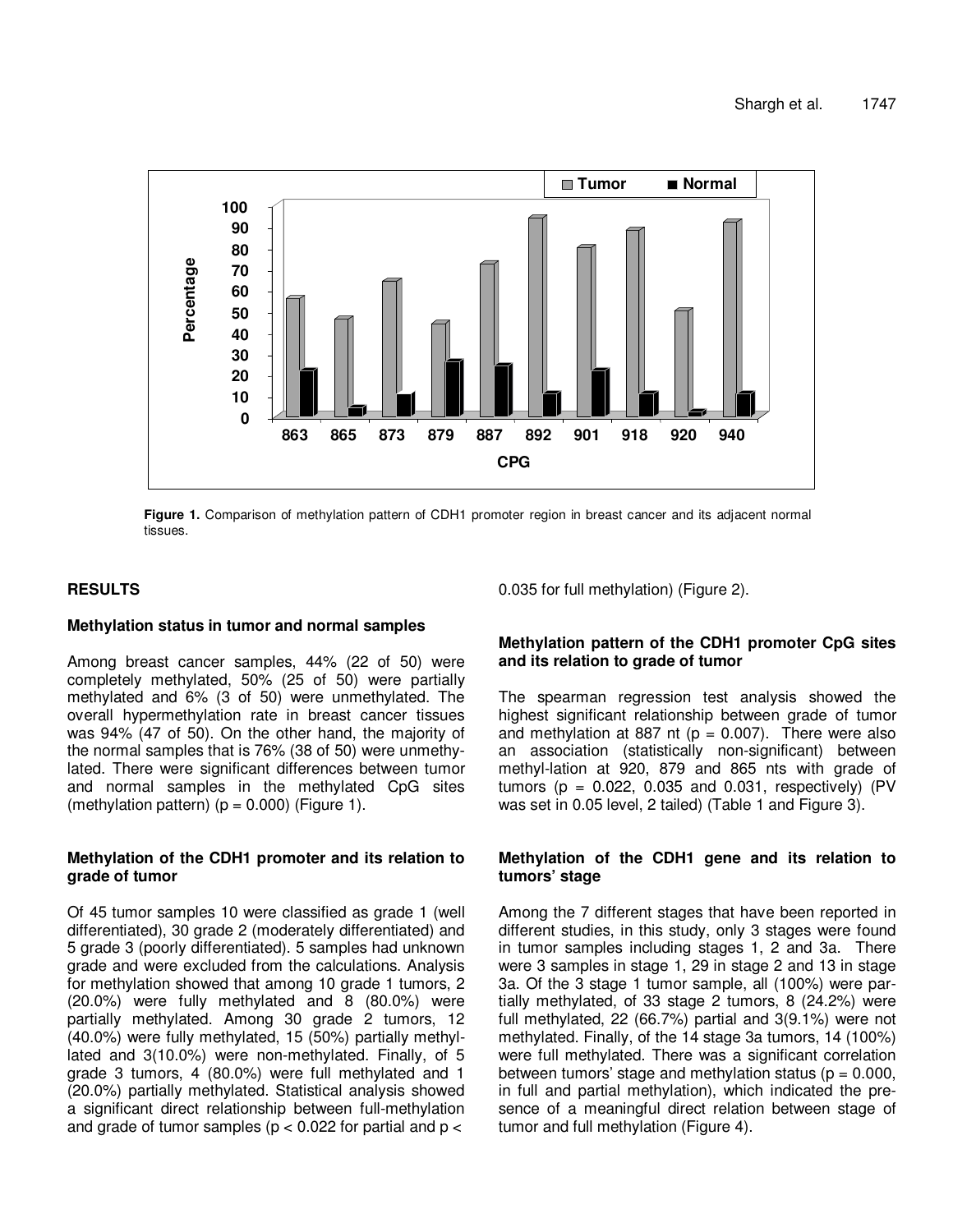

**Grade-Methylation** 

**Figure 2.** Comparison of tumor grade and methylation status in tumor and normal samples.

| Grade | <b>CpG site</b> | <b>Correlation</b><br>coefficient | <b>Siginificance</b><br>(2-tailed) |
|-------|-----------------|-----------------------------------|------------------------------------|
| Grade | 863             | 0.29                              | 0.054                              |
|       | 865             | $0.32*$                           | 0.031                              |
|       | 873             | 0.25                              | 0.091                              |
|       | 879             | $0.31*$                           | 0.035                              |
|       | 887             | $0.40**$                          | 0.007                              |
|       | 892             | $-0.06$                           | 0.686                              |
|       | 901             | 0.19                              | 0.204                              |
|       | 918             | 0.03                              | 0.844                              |
|       | 920             | $0.34*$                           | 0.022                              |
|       | 940             | $-0.07$                           | 0.637                              |

**Table 1.** Methylation pattern and tumor grade in breast tumor samples.

\*\* Correlation is significant at the 0.01 level (2-tailed); \*correlation is significant at the 0.05 level (2-tailed).

### **Methylation pattern of the CDH1 promoter and its relation to stage of tumor**

There were a significant direct relationship between stage of tumor and methylation at nucleotides 863, 865, 873, 879, 887 and 920 (p = 0.000, 0.000, 0.001, 0.000, 0.002 and 0.000, respectively) and in some degree with nucleotide  $901(p = 0.032)$  (PV was set at 0.005 level, 2 tailed) (Table 2).

In the evaluation of methylation patterns in ductal tumor and different tumor stage, the higher methylation rate was observed in stage 3a and among the different tumor grades, the highest rate of CpG methylation was observed in grade 2 of ductal type breast cancer samples (Data not shown).

#### **DISCUSSION**

CDH1 hypermethylation is a candidate mechanism responsible for silencing CDH1 association with several types of malignancies (Lo and Sukumar, 2008) but underlying mechanism for silencing of CDH1 is not clearly understood. In this study, CDH1 promoter methylation status was analyzed in breast cancer tissues of 50 individuals. From each patient, a breast cancer sample and normal breast tissue (from neighboring site of tumor) were evaluated. With this design, pair of cancer and normal samples was available for each case. The comparison of normal and malignant tissues showed a statistically significant ( $p = 0.006$ ) difference in the methylation pattern. This finding is consistent with several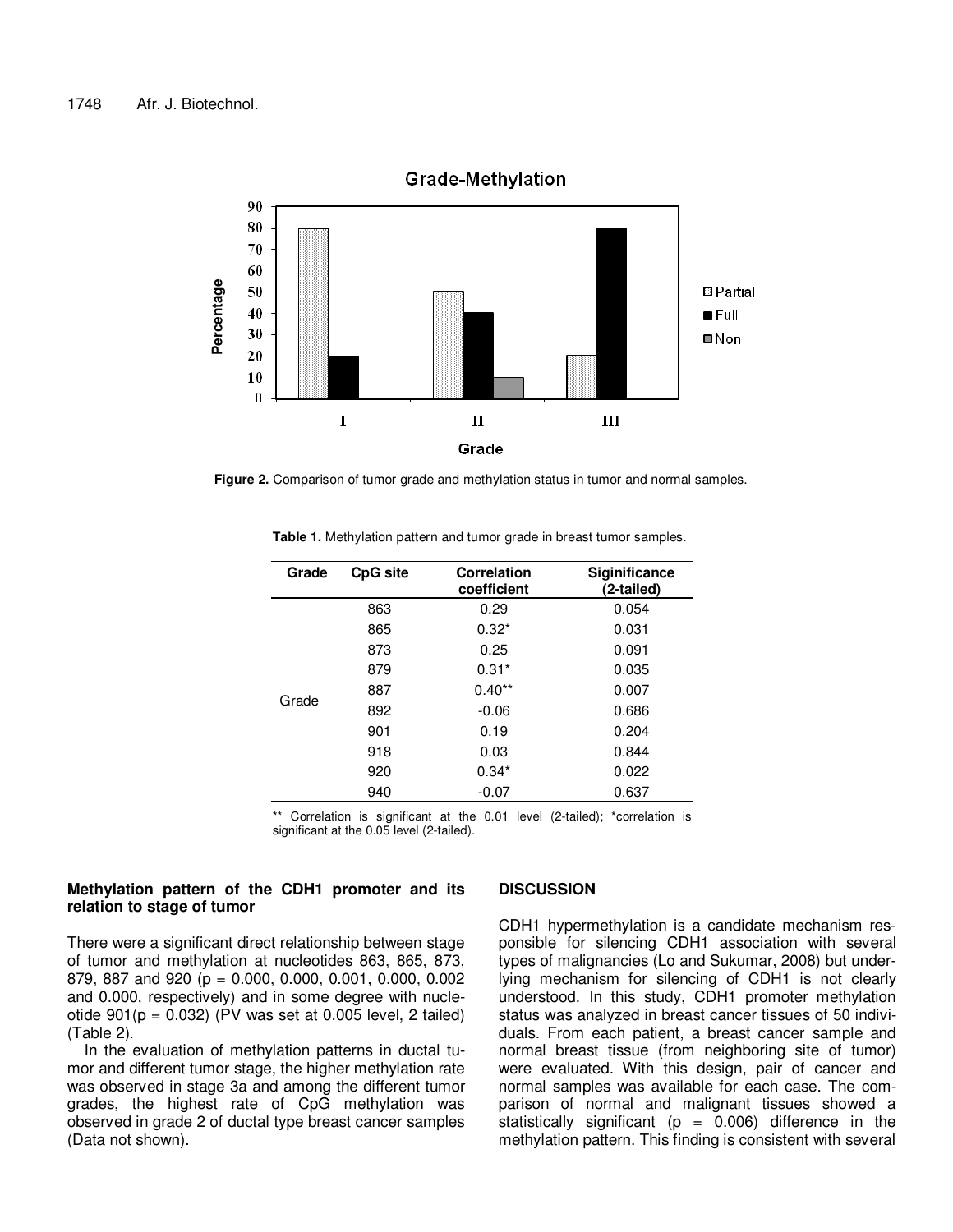

**Figure 3.** Examples of direct sequencing chromatograms. Bisulfite treated DNA was amplified and sequenced on ABI automated sequencer. The sequences represents CpG sites one of which marked by arrows. 3a) complete non-conversion of cytosine to thymine (complete methylated). 3b) complete conversion of cytosine to thymine (non-methylated).

studies indicating the role of CDH1 methylation in various tumors. Kordi-Tamandari et al. (2010) found that, 61.8% of oral cavity tumors had methylated CDH1 gene. Hiraki et al. (2010) found that CDH1 gene methylation in the peritoneal fluid is a potential marker predicting peritoneal invasion of gastric cancer which varies significantly depending on the extent of the cancer invasion. Methylation of CDH1 in primary human colon cancer and its association with cancer progression and metastasis has also been reported (Kim et al., 2006). Feng et al. (2010) found CDH1 methylation in 23.7% of lymph nodes in metastatic breast cancer when compared with 18.4% in primary cancers and reported that, CDH1 methylation is correlated with lymph node metastasis rate. It has also been demonstrated that, down regulation of CDH1 expression is often accompanied with methylation of the 5'CpG island of CDH1 in prostate, lung, liver, bladder, gastric, thyroid and breast carcinoma cell lines (Bornman et al., 2001; Ehdaie and Theodorescu, 2008; Brooks-Wilson et al., 2004).

Because of the small number of in situ and lobular form of tumors in this study, evaluation of a possible increasing trend of CDH1 methylation in malignant progression was not possible. The CDH1 methylation status did not seem to correlate with tumor number or with chemotherapy. There was no significant correlation between tumor grade and stage in this study, indicating lack of common methylated site related to both aspects of the tumor.

BSP product sequencing of tumor samples showed considerably higher CDH1 methylation levels when compared with normal samples at all CpG sites of the promoter region (nt 863, 865, 879, 892, 901, 918, 920 and 940). However, nucleotide 892 (94%) and 940 (92%) demonstrated higher methylation prevalence. This might be related to the higher predisposition of some CpG sites to methylation which has a key role in cancer progression. It has been shown that, CpG sites contain SP1 elements that are located upstream of the transcription initiation site (Varshochi et al., 2005) and their cis-acting property prevent CpG islands methylation (Goldstein, 2002). Disruption of these elements may be responsible for the CpG methylation and gene silencing.

Notable finding of this study was that, the sites of methylated CpGs corresponding to the stage and grade of tumor were different. Even low grade and early stage tumors showed some degree of CDH1 methylation (Figure 2 and 4), confirming previous reports and show that, epigenetic alteration is an early event in malignancy that may take place before tumor invasion (Duffy et al., 2009).

In summary, this study showed the CDH1 gene hypermethylation in breast cancer. There was a specific CpG methylation pattern that might be critical in the silencing of the CDH1 gene in breast cancer. These results are important in evaluating the mechanisms involved in CDH1 silencing through hypermethylation of specific CpG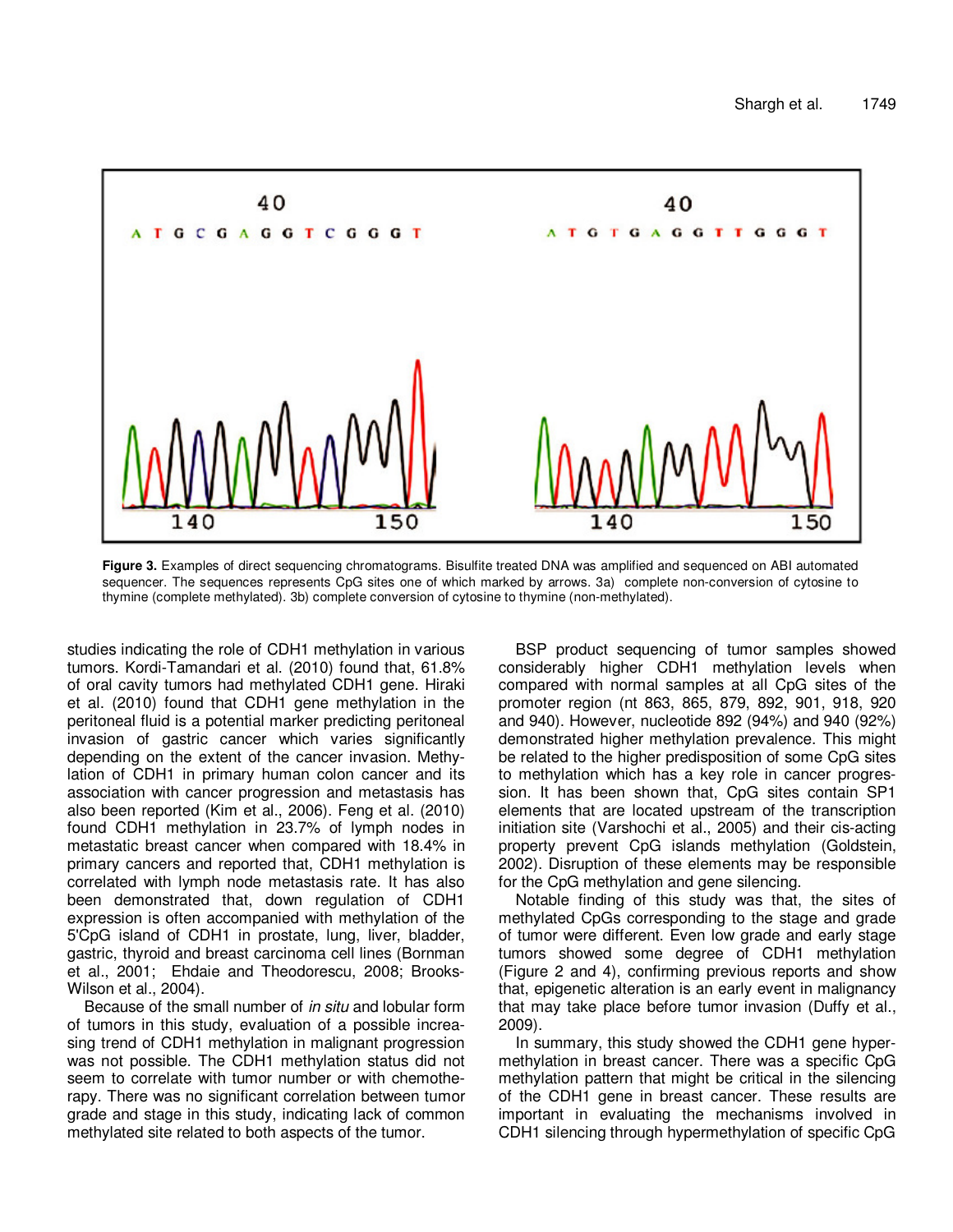

# **Stage-Methylation**

**Figure 4.** Comparison of tumor stage and methylation status in tumor and normal samples.

**Table 2.** Relation between promoter methylation pattern in different tumor stage in breast cancer samples in CDH1gene promoter region.

| <b>Stage</b> | <b>CpG site</b> | Correlation<br>coefficient | Siginificance (2-<br>tailed) |
|--------------|-----------------|----------------------------|------------------------------|
| Stage        | CPG-863         | $0.588**$                  | 0.0                          |
|              | CPG-865         | $0.617**$                  | 0.0                          |
|              | CPG-873         | $0.469**$                  | 0.001                        |
|              | CPG-879         | $0.699**$                  | 0.0                          |
|              | CPG-887         | $0.420**$                  | 0.002                        |
|              | CPG-892         | 0.116                      | 0.423                        |
|              | CPG-901         | $0.304*$                   | 0.032                        |
|              | CPG-918         | 0.169                      | 0.24                         |
|              | CPG-920         | $0.579**$                  | 0.0                          |
|              | CPG-940         | 0.135                      | 0.349                        |

\*\* Correlation is significant at the 0.01 level (2-tailed); \*correlation is significant at the 0.05 level (2-tailed).

sites, which may provide a marker for diagnosis and prognosis of breast cancer. The gene expression study in the protein level by western blotting method is recommended for confirmation of these results.

### **ACKNOWLEDGEMENTS**

This study was supported by the Health institute of 9 Eylul University, Izmir, Turkey and in part by biotechnology research center of Tabriz university of Medical Sciences, Iran.

#### **REFERENCES**

- Berx G, Roy VF (2001). The E-cadherin/catenin complex: an important gatekeeper in breast cancer tumorigenesis and malignant progression. Breast Cancer Res. 3(5): 289-293.
- Berx G, Roy VF (2009). Involvement of members of the cadherin superfamily in cancer.Cold . Spring. Harb. Perspect. Biol. 1(6): a003129.
- Bornman DM, Mathew S, Alsruhe J, Herman JG, Gabrielson E (2001). Methylation of the E-cadherin gene in bladder neoplasia and in normal urothelial epithelium from elderly Individuals. Am. J. Pathol. 159(3): 831-835.
- Brooks-Wilson AR, Kaurah P, Suriano G, Leach S, Senz J, Grehan N, Butterfield YS, Jeyes J, Schinas J, Bacani J, Kelsey M, Ferreira P, MacGillivray B, MacLeod P, Micek M, Ford J, Foulkes W, Australie K, Greenberg C, LaPointe M, Gilpin C, Nikkel S, Gilchrist D, Hughes R, Jackson CE, Monaghan KG, Oliveira MJ, Seruca R, Gallinger S, Caldas C, Huntsman D (2004). Germline E-cadherin mutations in hereditary diffuse gastric cancer: assessment of 42 new families and review of genetic screening criteria. J. Med. Genet. 41(7): 508-517.
- Chan TA, Glockner S, Yi JM, Chen W, Van Neste L, Cope L, Herman GJ, Velculescu V, Schuebel KE, Ahuja N, Baylin SB (2008). Convergence of mutation and epigenetic alterations identifies common genes in cancer that predict for poor prognosis PLoS. Med. 5(5): e114.
- Chao YL, Shepard CR, Wells A (2010). Breast carcinoma cell reexpress E-cadherin during mesanchymal to epithelial reverting transition. Mol. Cancer, 9: 179-196.
- Choi JY, James SR, Link PA, McCann SE, Hong CC, DavisW, Nesline MK, Ambrosone CB, Karpf AR (2009). Association between global DNA hypomethylation in leukocytes and risk of Breast Cancer. Carcinogenesis, 30(11): 1889-1897.
- Conerly M, Grady WM (2010). Insights into the role of DNA methylation in disease through the use of mouse models. Dis. Model. Mech. 3(5- 6): 290-297.
- Duffy MJ, Napieralski R, Martens JW, Span PN, Spyratos F, Sweep FC, Brunner N, Foekens JA, Schmitt M (2009). Methylated genes as new cancer biomarkers. Eur. J. Cancer, 45(3): 335-346.
- Ehdaie B, Theodorescu D (2008). Molecular markers in transitional cell carcinoma of the Bladder: new insights into mechanisms and